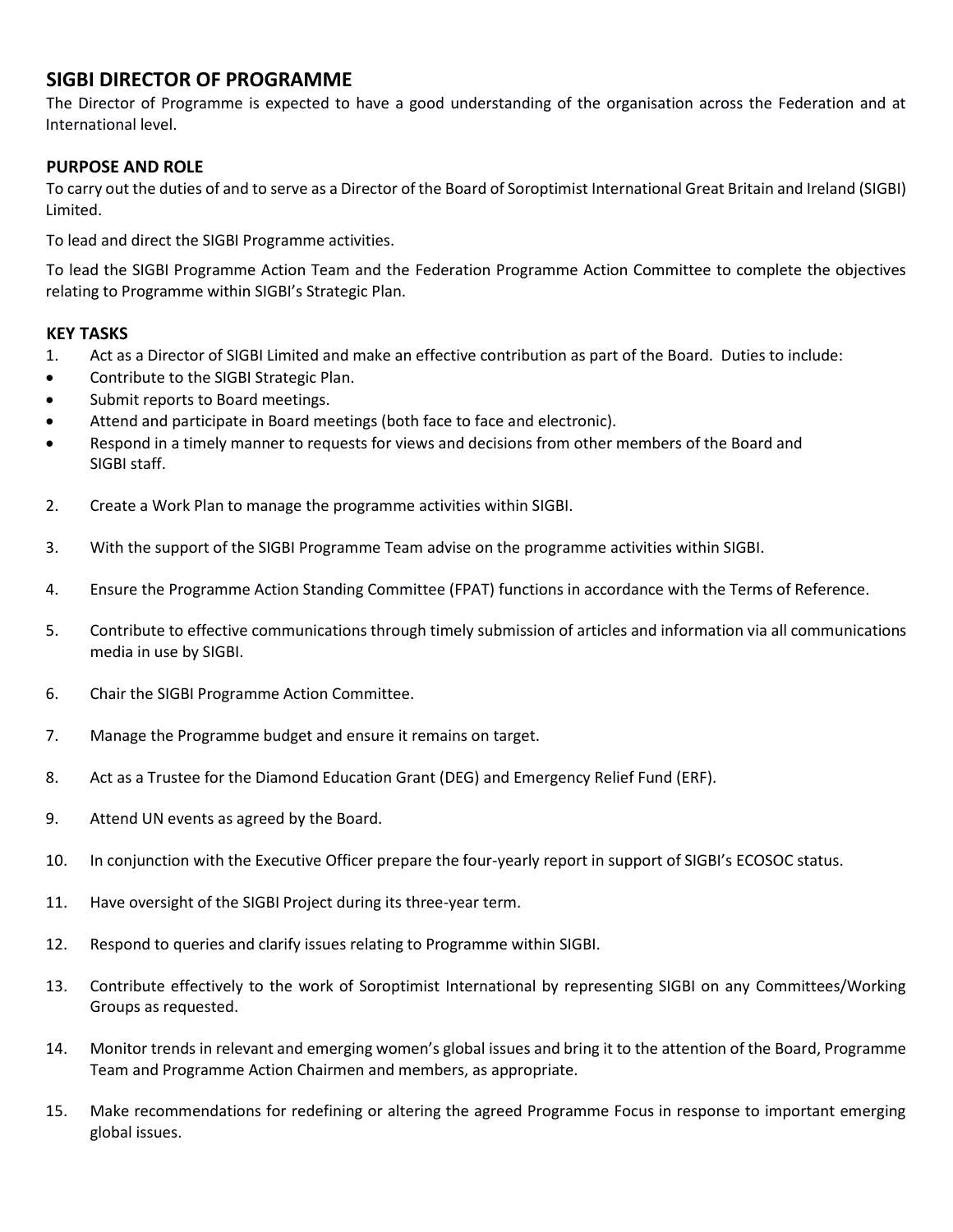# **SIGBI DIRECTOR OF PROGRAMME**

## **Essential Skills**

Demonstrate evidence of:

- working at a management level within private, the public or charitable sectors;
- excellent written and verbal communication skills and use of IT;
- contributing to a strategic plan and implementing work/operational plans;
- the ability to think both creatively and strategically;
- good leadership skills;
- knowledge of policy and advocacy work in the voluntary sector;
- a track record of working on projects/programmes in issues relating predominantly to women and girls.

### **Desirable Experience**

Experience of: working on a Board/Committee; chairing meetings; project management. Good working knowledge of technology.

## **METHOD OF APPOINTMENT/ELECTION**

An open call for nominations, when applicable, will be circulated to Clubs in January of each year, to include a closing date for nominations.

A candidate shall be in good standing.

Candidates will be expected to demonstrate their experience/expertise in line with the essential and desirable criteria outlined in this Role Specification.

Candidates will be required to submit a two-minute video, outlining their statement of intent for the role of Director of Programme.

Candidates will be interviewed by a Panel (to be created by the Board of SIGBI Limited). Those candidates who clearly demonstrate the appropriate skills and knowledge related to the post will go forward on a ballot paper for voting by Clubs.

Unsuccessful candidates will be notified by the Chairman of the Panel of the reasons why they were unsuccessful, based on feedback from the Panel.

#### **TERM OF OFFICE**

Two Federation years, eligible for re-election for a re-appointment/election for a further two years to serve a maximum of four years.

The Director takes office at the beginning of the Federation year, following the election, currently October of each year. On completion of the term of office, a member cannot stand for the same office until two years have elapsed after the end of the last term of office.